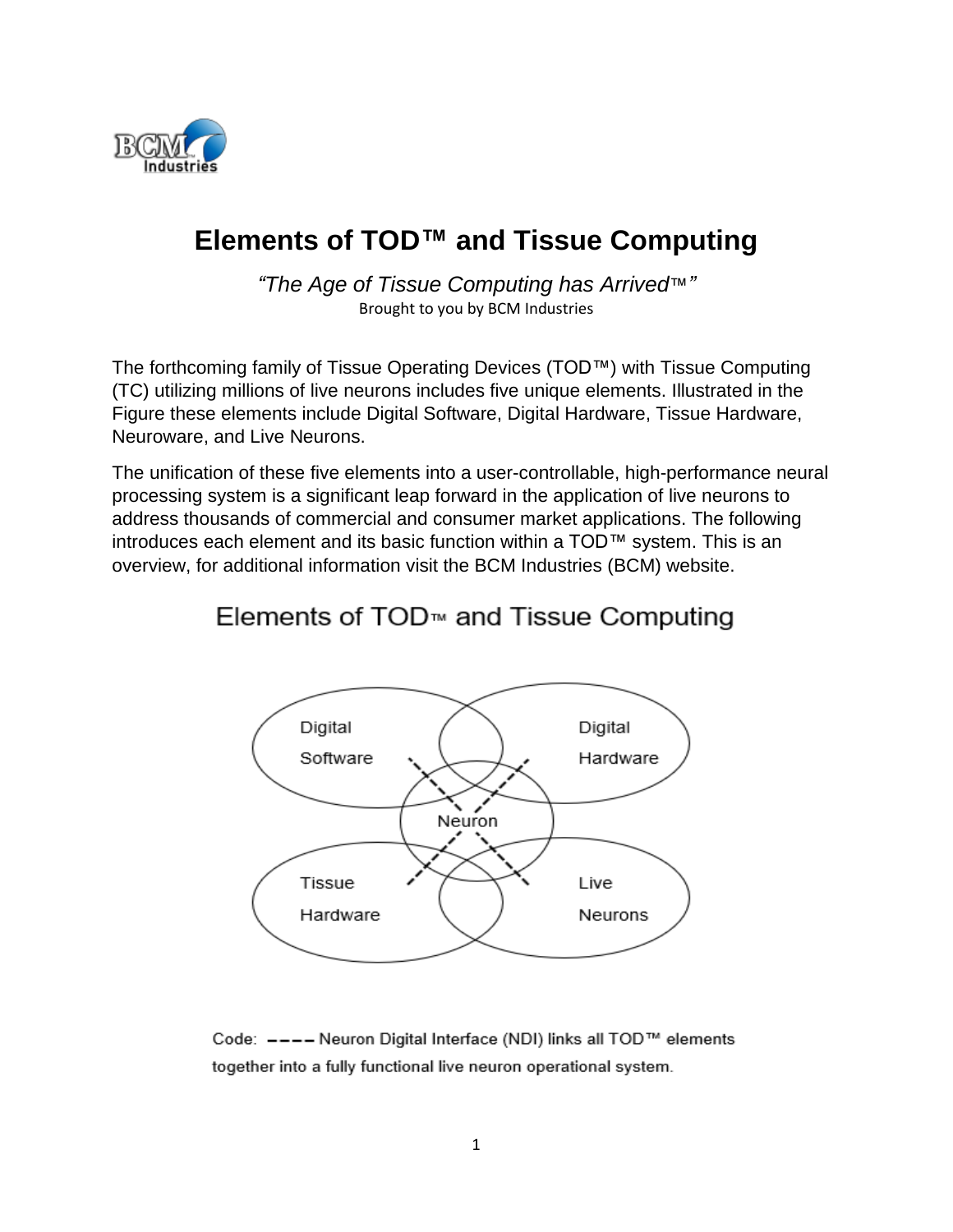**Digital Software** – This subsystem includes all types of digital computer software required to operate the digital hardware used in the development, testing, and operation of TOD™ models. This software is also used in support of development, system integration, acceptance testing, and operational support. It includes digital computer operating systems, tools, utilities, and application programs used by TOD™ and the BCM operation of research, development, and manufacturing facilities.

Most of this digital software is commercially available from many sources, including open-source libraries, with limited or no modification required. In addition to conventional software, many open-source libraries are available providing digital-toneural control and management software. Many of these open-sourced neural programs were developed in support of the development and operations of IBM's and Intel's computers employing artificial neuron chips.

**Digital Hardware** – This subsystem consists of digital hardware. Specifically, the TOD™ control Laptop, the integrated Management Computer residing within each TOD™ model, and all digital hardware employed for TOD™ system development, integration, testing, manufacturing, and quality assurance.

All of this digital hardware is standard digital motherboards, processors, servers, and laptops. All required components and hardware for this subsystem are commercially available from many sources.

**Tissue Hardware** – This subsystem, the Tissue Computer (TC) is the proceeding core of TOD™. It consists of all the customized live neurons and other components required to support TC operation, including environmental support systems to maintain the health of the neuron population. Within the TC are individual, sealed TC Boxes, which are plug-and-play replaceable live neural processing units. Upon failure, an individual TC Box is replaced by authorized TOD™ support service personnel at a customer's site.

The BCM Team has extensive skills and experience in cell design, growth, and tissue engineering. These skills are supported by special equipment, tools, clean rooms, labs, procedures, and facilities to assure quality fulfillment of the process of designing, growing, building, and sustaining TC subsystems and the millions of neurons populating all TC Boxes and supporting systems.

**Neuroware** – This subsystem (TC Neuroware) is a new form of processing "ware". Neuroware is not software, but rather the process of training, guiding, and monitoring the physical and operational state of living neurons and neural networks. Neuroware uses bi-directional input and output activities, guidance procedures, and both planned and reactive processes and tasks to accomplish these functions. TC Neuroware is implemented through a Neuron to Digital Interface (NDI) unit that transforms digital data into information recognized by neurons and vice versa. Neuron recognizable input data can also arrive in the form of analog sensory signals and the guidance and monitoring of these analog activities is also a part of Neuroware.